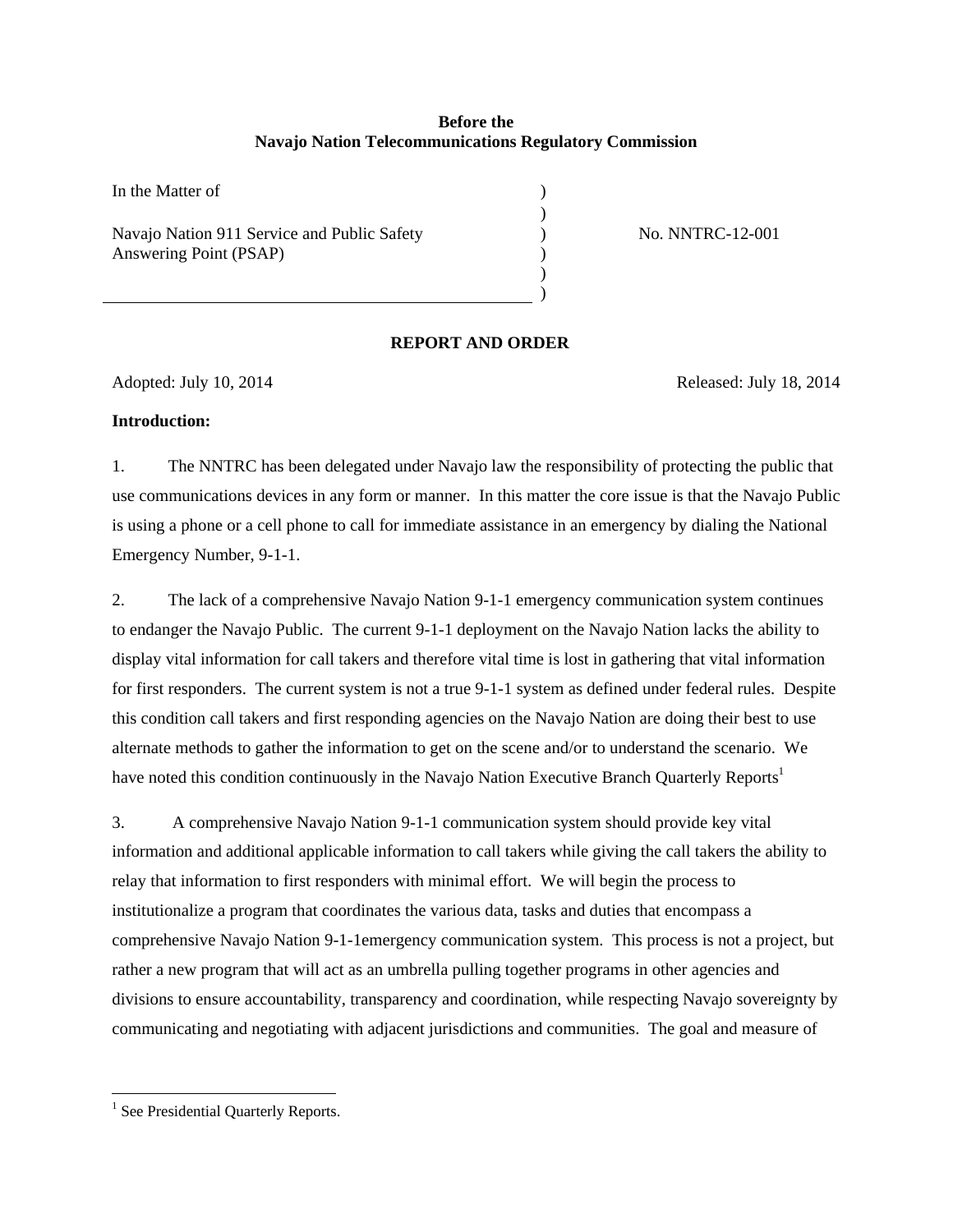success for this new program is to have developed and implemented a true 9-1-1 Public Safety Answering Point (PSAP) for the Navajo Nation.

4. In accomplishing this goal of developing and implementing an effective 9-1-1 system on the Navajo Nation, we do not intend to take over operations of existing programs such as the Navajo Public Safety call centers or the Division of Community Development Rural Addressing Authority, but rather set up an office as a resource center for the general public, foreign agencies and Navajo entities that wish to engage the Navajo Nation on 9-1-1 related matters. To accomplish these tasks and goals, the NNTRC hereby establishes the official names for the entire program and a new office, and hereby directs the NNTRC Office to file the appropriate budget forms and documentation for Fiscal Year 2015.

5. Transparency and openness to the development of policies toward the new program are fundamental and key, and we hold ourselves accountable to these values, and so we will enact the creation of two (2) advisory groups as originally proposed in the recommendation document. We will define the initial roles they play in the scheme of the new program, and will outline the membership and duties of these two advisory groups. These groups are essential to the success of the program for they allow members of the first responder's community, operators, policy makers, administrators, and other stake holders the opportunity to voice concerns and add input into the key elements of the program.

6. Lastly, we review the key events listed in the following section under "Background," that have surrounded our new statutory authority for 9-1-1 and provided the reasoning on selecting the current strategy of Next Generation 9-1-1, and abandoning Enhanced 9-1-1 implementation on the Navajo Nation. We conclude that Next Generation is a comprehensive system and that the policy and governance aspect of Emergency Interoperability Communications and the First Responders Broadband Network (FirstNet) are crucial and must be integrated into the 9-1-1 Program.

#### **Background:**

7. On July 25, 2011, the Law & Order Committee of the 22nd Navajo Nation Council called for status reports on 9-1-1 from the NNTRC, Navajo Department of Public Safety and the Navajo Nation Rural Addressing Authority. The Committee recommended that the Office of the Navajo Nation President and Vice President (OPVP) to create an action plan to address the 9-1-1 emergency system on the Navajo Nation. The NNTRC informed the OPVP of the directive and began looking into the 9-1-1 on the Navajo Nation.

8. On August 18, 2011, the NNTRC conducted a regular meeting in Farmington, New Mexico dedicated to 9-1-1. We received reports from officers of the Navajo Department of Public Safety and the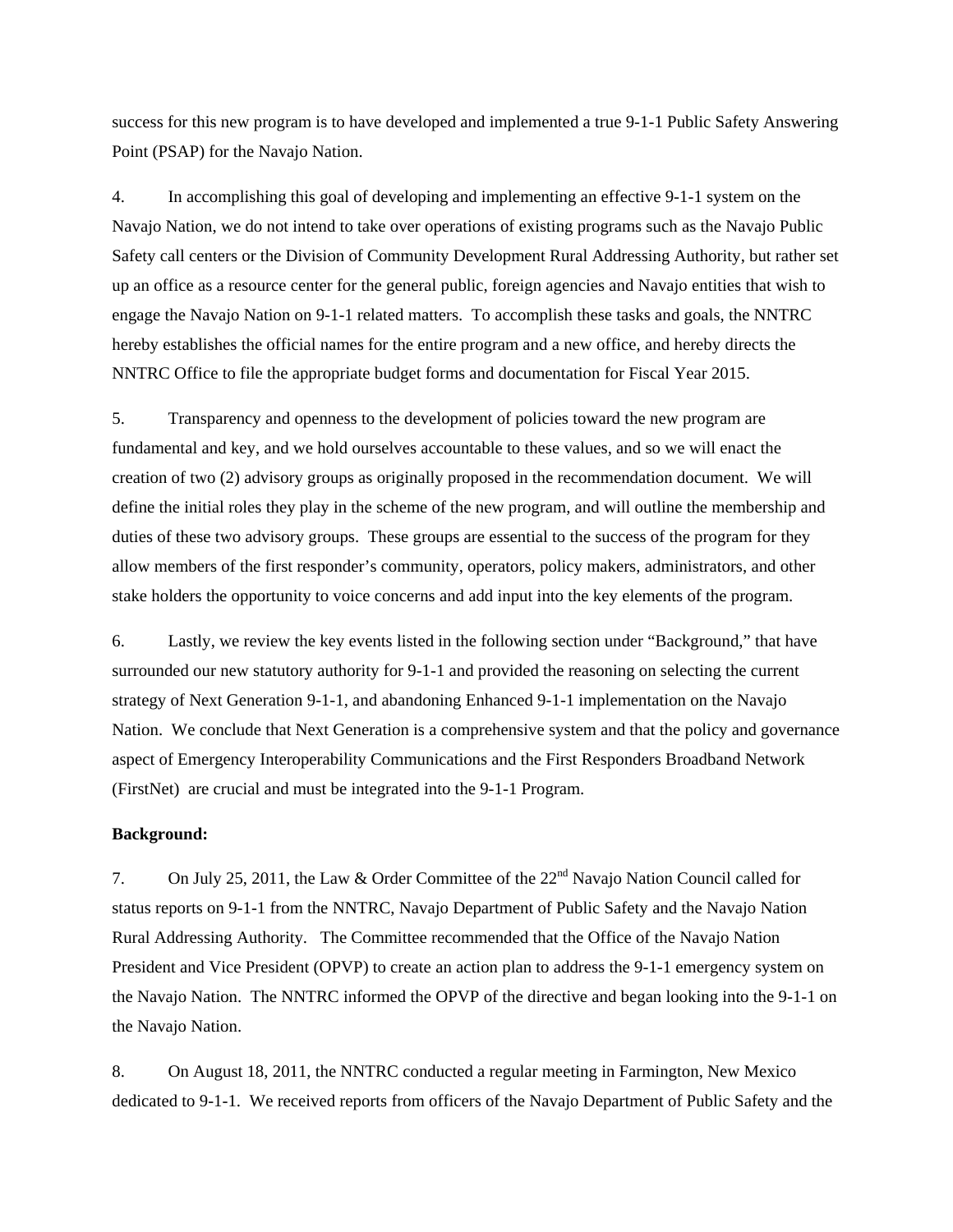Executive Director of the NNTRC. From the findings of these previous meetings we opened a proceeding to seek comments and input on how to the Navajo Nation should go forward in solving the current 9-1-1 condition on the Navajo Nation.

9. On February 22, 2012, Congress enacted the Next Generation Advancement Act of 2012 (NG911 ACT ) as part of the Middle Class Tax Relief and Job Creation Act of 2012. Subsequently, the FCC released a public notice in November 2012 to collect comments on: (1) A legal and regulatory framework for NG 911, (2) Legal mechanisms for accurate caller information delivery to PSAPs, (3) Issues on jurisdictional barriers and legacy regulations. The NG911 ACT is a key event marking the end of Enhanced 911 and development of NG911 across the United States.

10. On November 9, 2012, we release a Notice of Inquiry (NOI) in the Matter of Navajo Nation 911 Service and Public Safety Answering Point (PSAP). A NOI is a formal administrative document commonly used to gather input from external entities on a particular issue to which the issuing agency has jurisdiction. The NOI gives a background and lists various questions for response. This NOI was limited by the statutory authority of the NNTRC, and sought to gather input from stakeholders, including federal, state, county and tribal governments as well as industry.

11. In this NOI we stated that the Navajo Nation does not have an operational PSAP within the territorial jurisdiction of the Navajo Nation, and that over the past decade the Nation has made at least two concerted efforts to complete service plans that met the requirements set by the 9-1-1 Administrator of the State of Arizona. We found the Navajo Nation Public Safety dispatch centers which act as 9-1-1 calls centers are receiving emergency calls on administrative lines where basic information like phone numbers cannot be linked to the call takers workstation display. As of July 9, 2014 we have not received any update that would indicate that this condition has changed.

12. On December 28, 2012, we closed the NOI for comments, and we began the process of evaluating the responses. The comments that were received by the office have been posted to the NNTRC web site at http://nntrc.org. We received comments from local telephone service providers, and CTIA- the Wireless Association. In addition, the Navajo Department of Public Safety submitted a memorandum which was part of their July 25, 2011 9-1-1 update to Law and Order Committee. This memorandum has more specifics as to the 9-1-1 efforts that occurred in the previous attempts that preceded the events listed above.

13. On February 22, 2013 The FCC released the "Legal and Regulatory Framework for Next Generation 911 Services, Report to Congress and Recommendations." This report is a FCC obligation to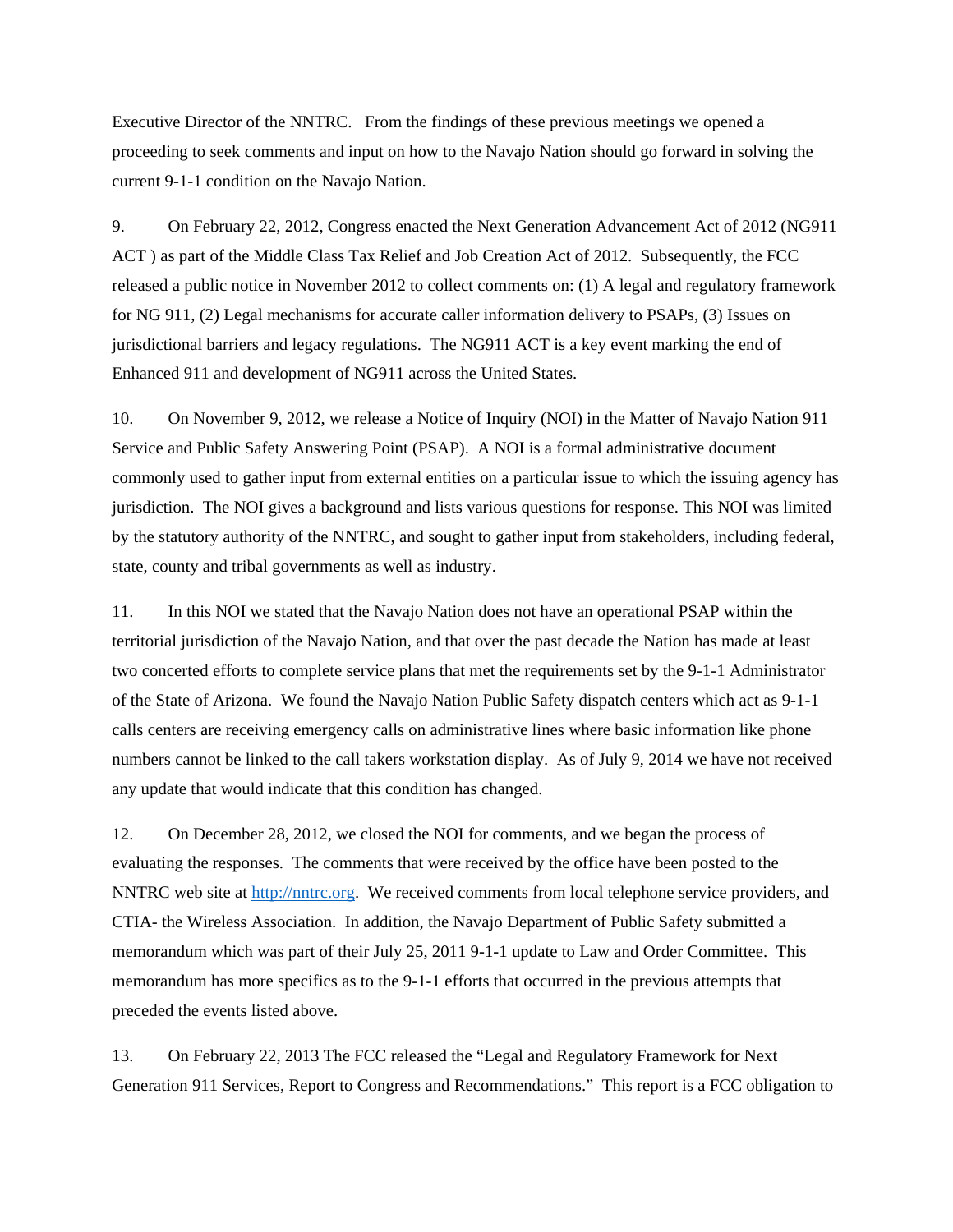Congress as part of the NG911 ACT. The Report states that "legacy 911 will eventually be entirely replaced by IP-based technologies and applications that provide all of the same functions as the legacy 911 systems as well as new capabilities." Soon after, in March 2013, the E911 Implementation Coordination Office under the National Highway Traffic Safety Administration and National Telecommunications and Information Administration release the "Enhanced 911 (E911) Grant Program Final Report." The report notes the "[o]ne grantee (Arizona) became ineligible when legislation was passed transferring 911 surcharge funds to the Arizona General Fund." The Navajo Nation was not eligible to apply directly for this E911grant program, based on the rule stating that "a state or territory was required to apply on behalf of all eligible entities..." The Navajo Nation was required to submit an acceptable service plan to an appropriate state entity before applying for any funding from this program which has since closed.

14. On March 12, 2013, the Law and Order Committee held a joint meeting with the Health, Education and Human Services Committee ("LOC & HEHSC") at Black Falls, Arizona. Later in this document we recount the incident for our records.<sup>2</sup> We reported during meeting the actions the NNTRC has taken by describing the NOI released and the general feedback we have been able to review. We noted that we were pleased with the volume of feedback and the support from industry on the actions we were taking to address 9-1-1 on the Navajo Nation. We also described the type of relationship we have with the FCC and that the FCC was releasing reports and Notices for Rulemakings on various aspects of NG911. We noted to the joint session that we did not have, as of that time, authority to implement any rules or programs for 9-1-1 on the Navajo Nation, but we were in the process of acquiring a great understanding of the technical components and legal and regulatory framework.

15. On March 14, 2013 we held a Regular Meeting of the NNTRC in Window Rock, Arizona and as part of the reports received at that meeting, we heard from Ms. Gahn who called into the meeting by telephone to report to the Commission about the Leupp/Black Falls Fatal Accident, February 6,  $2013<sup>3</sup>$  Here is a paraphrased version of the incident:

 At approximately 8:00 a.m. on February 6, 2013, a head-on vehicle collision occurred on a dirt road between Leupp and Black Falls, Arizona. Witnesses at the scene had cellphones and received cell service in the area. They dialed 911 and the call was routed to the Flagstaff, AZ PSAP, approximately 30 miles from the accident site (as the crow

 $2^2$  The Law and Order Committee and the Health, Education and Human Services Committee are both committees of the Navajo Nation Council.

<sup>3</sup> *See,* Appendix A, transcript of testimony taken at March 14, 2013 NNTRC meeting. *See also* http://www.navajohopiobserver.com/main.asp?SectionID=1&SubSectionID=1&ArticleID=15330 (newspaper report of meeting held to discuss emergency response times following the accident).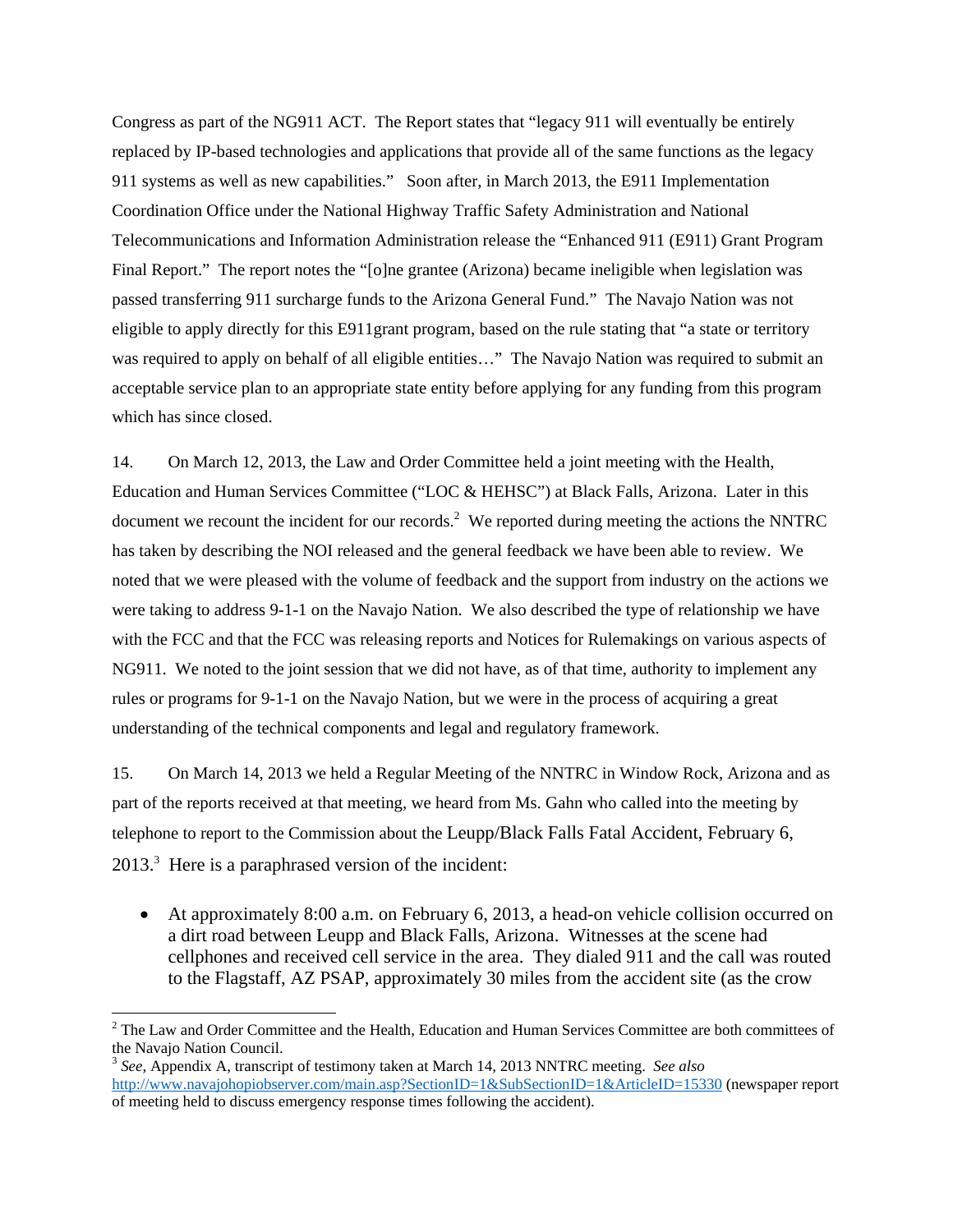flies). The PSAP asked where the accident occurred, and when he/she was told that it was near Black Falls, AZ, on the Navajo reservation, the Flagstaff PSAP transferred the call to the Tuba City police dispatcher (nearly 100 road miles and over two hours drive time from the accident site). The Tuba City dispatcher did not know where Black Falls was, so transferred the call to the Dilkon, AZ police dispatcher. Dilkon is over 50 miles from the accident site, but because of the state of the undeveloped roads between Black Falls and Dilkon, is almost three hours away). The Dilkon police dispatcher also was unfamiliar with Black Falls, and transferred the call to the Winslow, AZ PSAP, which dispatched an ambulance, which arrived hours after the accident occurred. The Winslow PSAP also contacted the Leupp Fire Station, which sent a fire truck, but that unit ended up at the Black Falls Bible Church, located some 40 minutes East of Black Falls, and many miles from the crash site. Eventually a helicopter was dispatched to take one victim to the Flagstaff hospital. One woman survived the actual crash, but later died at the scene (the aunt of the person providing testimony to NNTRC), and her body remained untouched for some nine hours.

16. At the same meeting, we placed into the record a complaint filed by email to the NNTRC Office by reading the e-mail into the record and designating it "the Kayenta Prowler, March 8, 2013."4

 At approximately 11:30 pm, a mother was in her bedroom in her house in Kayenta, AZ (population, 5,189<sup>5</sup>). She saw someone prowling outside her window. Over the next minutes she dialed 911 twice, but no one picked up the call. At 12:15 am she called the Kayenta Police Station directly to report the prowler, and police dispatch indicated that a officer would be dispatched. An officer finally arrived at 1:15 am.

17. In April of 2013, the NNTRC Office drafted and developed initial recommendations, derived from comments and research into how State entities address 9-1-1 at the state level, entitled "Navajo 9-1- 1 Proposed Organizational Structure." The Black Falls joint meeting set forth a new immediate urgency to propose a new structure and framework for implementing either an Enhanced 9-1-1 or Next Generation 9-1-1 emergency call system on the Navajo Nation that can be both sustainable and accountable.

18. On May 17, 2013 the FCC released a Report and Order (R&O) on the deployment of text-to-911and the Framework for Next Generation 911 Deployment. In the R&O the FCC set the deadline as September 30, 2013 for all wireless carriers to implement a bounce back message to phone users if the carrier is unable to deliver the text message to the appropriate PSAP because the PSAP is unable to receive such type of a message.

19. On July 31, 2013, amendments to 2 N.N.C. §§3452-3453 and 21 N.N.C. §505(B) were introduced as legislation by the Health, Education and Human Services Committee which authorized

<sup>4</sup> *See* Appendix B, transcript of complaint (name redacted).

<sup>&</sup>lt;sup>5</sup> Source: 2010 Census.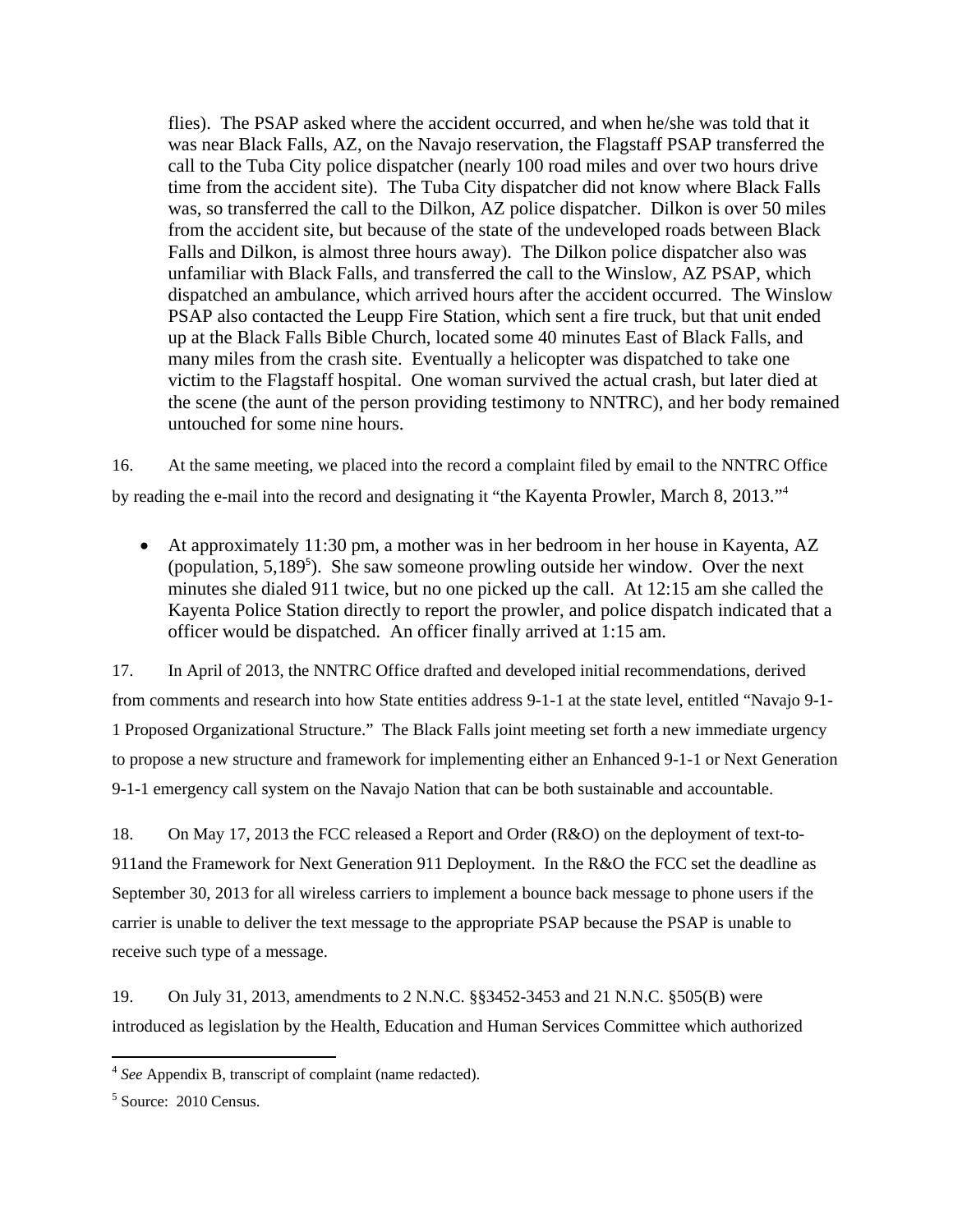NNTRC to implement and manage a 9-1-1 emergency response system for the Navajo public on the Navajo Nation. The recommendation document provided a diagram of the program structure and a listing of actions necessary, many of which required changes to Navajo law to be adopted by the Navajo Council. On October 22, 2013, Navajo Council Legislation 0212-13 was passed by a vote of nineteen (19) in favor and zero (0) opposed.

20. On November 6, 2013, President Ben Shelly signed CO-51-13 delegating to NNTRC expanded authorities to implement a 9-1-1 emergency response system within the Navajo Nation. Since the FY2014 Budget for the NNTRC had already been approved prior to the signing of CO-51-13, we have no current funding to carry forward the new legislative authorities. We informed OPVP that we had an unfunded mandate and would be seeking supplemental funding to start the new program, all the while relying on exiting funding to accomplish all of the tasks reported herein.

21. On December 12, 2013, the FCC adopted rules to improve the reliability and resiliency of 911 communications networks nationwide by requiring that 911 service providers take reasonable measures to provide reliable 911 services. The rules adopted included requiring 911 service providers, and other communications providers subject to existing rule, to notify PSAPs of communications outages "immediately."

22. In January 2014, we submitted a supplemental budget request to access necessary resources from the Undesignated Unreserved Fund Balance (UUFB) to begin scoping and determining the necessary project steps and milestones for implementing Next Generation 9-1-1 and to begin analyzing steps necessary to implement a permanent funding mechanism via a telecommunication tax or surcharge.

23. On February 14, 2014 we set into the FCC record comments in response to an FCC Public Notice requesting comments on the *Fifth Annual Report to Congress on State Collection and Distribution of 911 and Enhanced 911 Fees and Charges*. We provided to the FCC a brief history of 911 on the Navajo Nation including the two (2) stories listed above. We described the difficulty of obtaining funding from the federal and state governments due to the lack of a comprehensive service plan. We noted how the *Fifth Report* indicates that 75 percent of the BIA offices nationwide did not respond to the FCC request for data of 911 activities on tribal lands.

### **Discussion:**

24. In naming the new program we initially titled the program the "Navajo 9-1-1 Program", but then heard overwhelming concerns that this name was to easily confused with the 9-1-1 program in Navajo County Arizona. We conclude that the best name for the Program is the *Navajo Nation 9-1-1 Program*.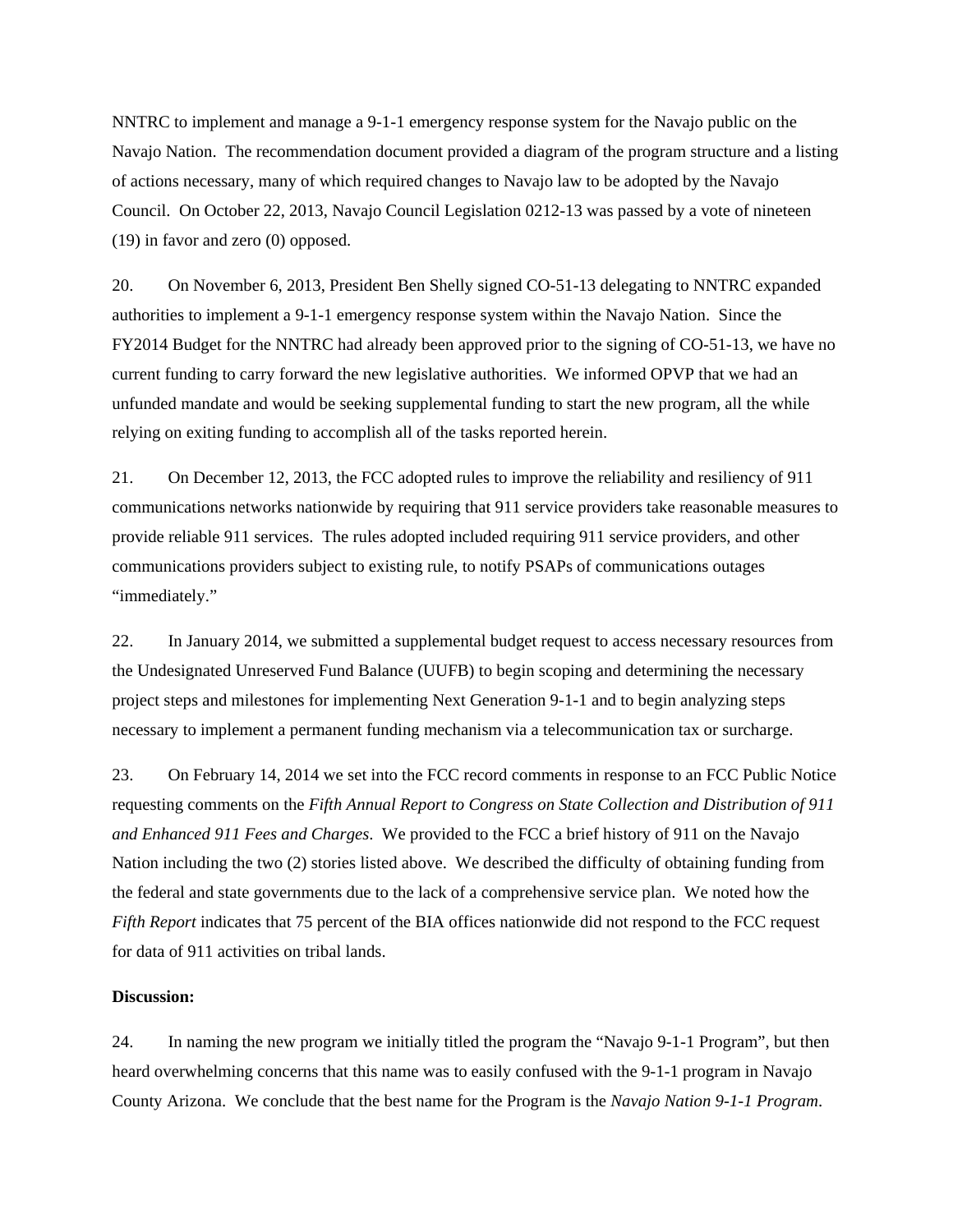So here forward the *Navajo Nation 9-1-1 Program* will refer to the 9-1-1 program in the NNTRC Office which may encompass or umbrella various groups and offices that will be named and described later in this document.

25. The *Navajo Nation 9-1-1 Program* will be equivalent to State 9-1-1 programs that provide funding mechanisms and outline rules and regulations for 9-1-1 service providers in their jurisdictions. The *Navajo Nation 9-1-1 Program* will set rules and regulations for 9-1-1 service providers that operate on and in behalf of the Navajo Nation within the Navajo Nation jurisdiction. The FCC has recognized this jurisdictional authority in *Telecommunications Carriers Eligible for Universal Support (NTUA Wireless, LLC)*, DA 14-200, released February 18, 2014,  $\P$  16 ("The Navajo Nation Telecommunications") Regulatory Commission (NNTRC) was established by the Navajo Nation with authority to assert jurisdiction over matters of the telecommunications industry and services on the Navajo Nation"). The *Navajo Nation 9-1-1 Program* ("9-1-1 Program") will be the sole 9-1-1 Authority for the Navajo Nation.

26. We find that this authority is granted by 2 N.N.C §§3453(7)&(8) and we are using this *R&O* to carry forward this mandate. We place this mandate as the number one priority for the NNTRC Office, and this should be reflected in the Strategic Plan for budgeting purposes. We recommend a new position be established at the appropriate level to begin to fulfill the duties of the new *9-1-1 Program*.

27. The NNTRC Office shall begin other strategic initiatives as soon as possible and as resources become available which shall include planning and developing the following:

- a.) To establish a Navajo Nation 9-1-1 surcharge for landlines, mobile wireless contract, and prepaid plans on the Navajo Nation,
- b.) To establish a Navajo Nation 9-1-1 Fund that will provide funds for eligible departments, contractors, and/or creditors,
- c.) To ensure agreements with neighboring jurisdictions and/agencies are up to date and applicable,
- d.) To coordinate efforts of NG 9-1-1, with Interoperability Communications, and FirstNET.

28. We authorize the NNTRC Office to create and establish three (3) groups within its body for the purpose of developing and implementing the *9-1-1 Program* a transparent and open manner. The first group is the *Navajo Nation 9-1-1 Program Resource Center ("Resource Center")* with initial duties and responsibilities that are under the direction of NNTRC Director as follows:

- a.) To act upon recommendations of both Technical and Governmental Advisory Committees,
- b.) To organize and coordinate the meetings of Technical and Governmental Advisory Committees,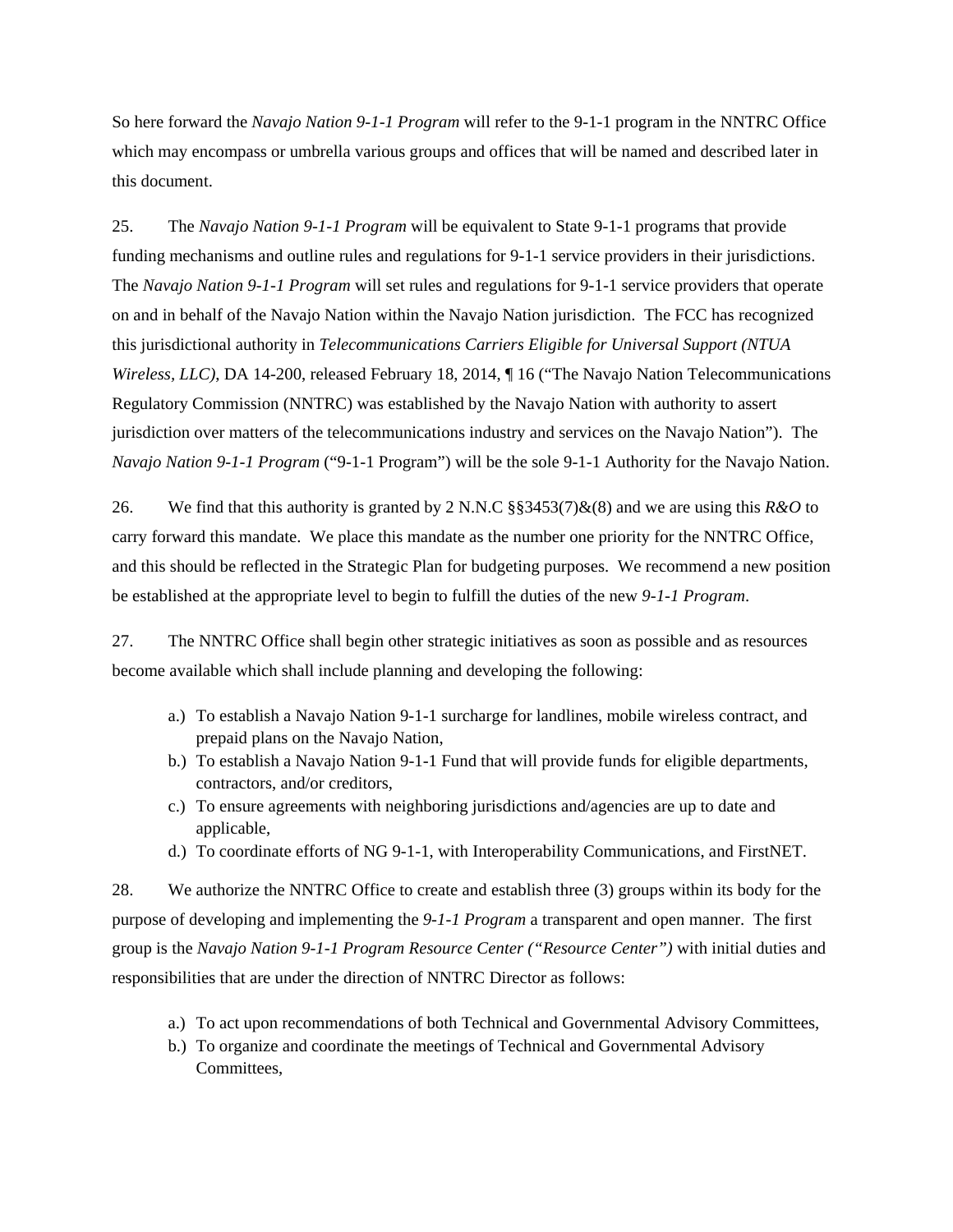- c.) To collect and maintain a complete listing of stakeholder agencies within and outside the Navajo Nation,
- d.) To coordinate meetings and agreements with neighboring jurisdictions or mutual aid services areas,
- e.) To educate the public to the proper use of 9-1-1,
- f.) To receive and file complaints on 9-1-1 service from the Navajo Public,
- g.) To aid in the development of necessary recommendations for rule makings,
- h.) To prepare necessary reports for the NNTRC and oversight committees on the *9-1-1 Program.*

29. The second group is the *Navajo Nation 9-1-1 Technical Advisory Committee ("911-TAC")* with duties and responsibilities to make recommendations and reports to NNTRC concerning technical aspects of the *9-1-1 Program*. Initially, we suggest the group begin by immediately reviewing the submission of the *Resource Center* in the following areas.

- a.) Details and development of *Service Plan Guidelines,*
- b.) Implementation and technical standards for the Navajo NG911 database,
- c.) PSAP configurations and equipment,
- d.) Status of Rural Addressing efforts,
- e.) Overall costs and billing, i.e., NG911 ESInet and PSAP equipment costs.

30. The *911-TAC* will consist of thirteen (13) voting members that shall be selected by the Chairperson of the NNTRC. *911-TAC* will be chaired by the Director or a designated Commissioner of the NNTRC and organized by the *Resource Center,* and when convened seven (7) shall constitute a quorum. Actions taken and/or recommendations written by the *911-TAC* shall be submitted to the *Resource Center* and subject to approval by the NNTRC. The initial membership of *911-TAC* will be composed of the following:

- a.) One member from the Navajo Department of Public Safety
- b.) One member from the Navajo EMS Department
- c.) One member form the Navajo Nation Fire Response Community
- d.) One member from the Navajo Nation Rural Addressing Authority
- e.) One member from the Navajo Nation 911 Dispatcher Community
- f.) One member from the Navajo Tribal Utility Authority
- g.) One member from Frontier/Navajo Communications
- h.) One member from Smith Bagley DBA CellularOne
- i.) One member from Sacred Wind Communications
- j.) One member from NTUA Wireless
- k.) One member from the Indian Health Service or Health 638 Program
- l.) One member from a local PSAP Manager on or off the Navajo Nation
- m.) One member from an Address Authority off the Navajo Nation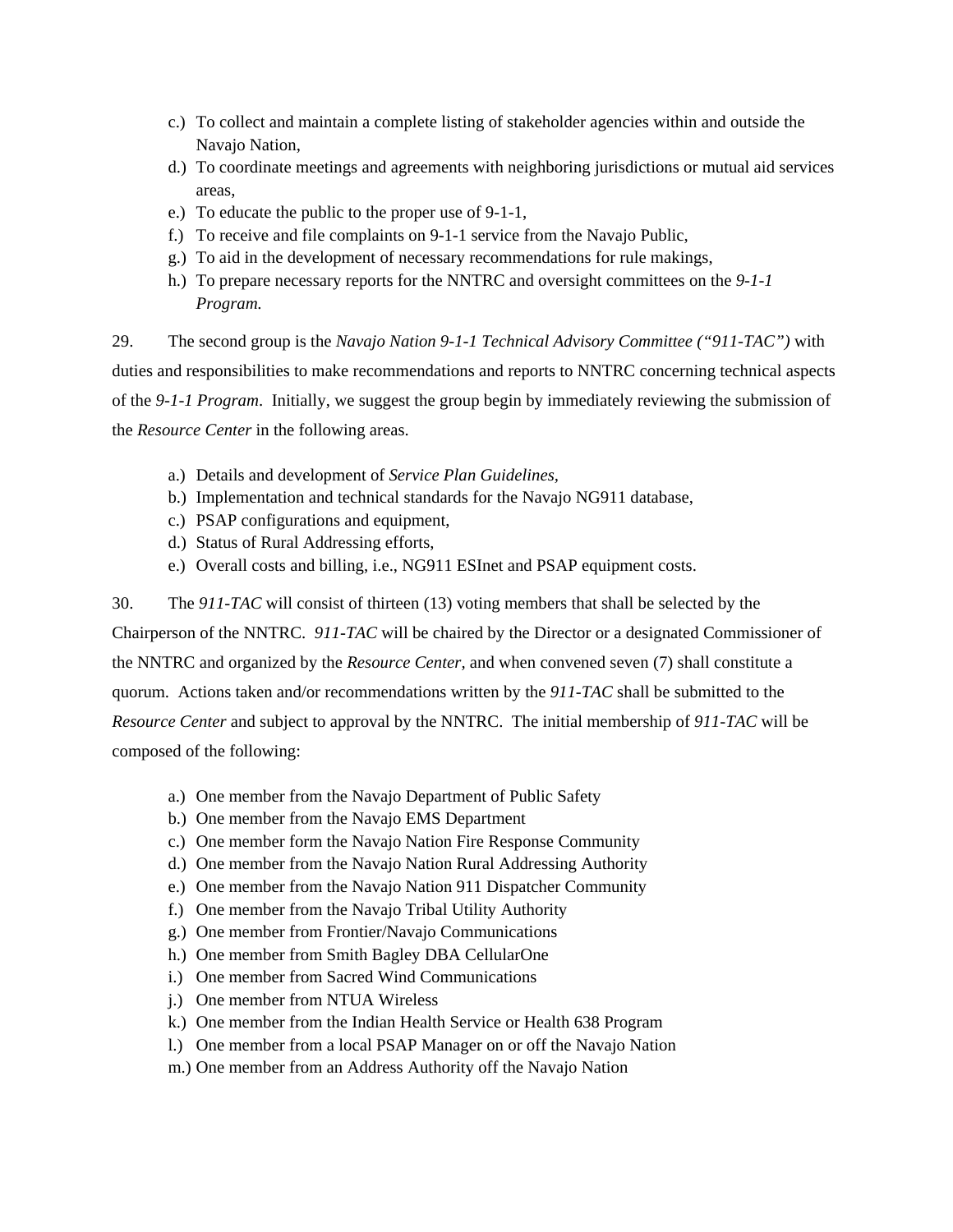31. The third group is the *Navajo Nation 9-1-1 Governmental Advisory Committee ("911-GAC")* with duties and responsibilities to make recommendations and reports to NNTRC on key policy issues from the perspective of local, state, and federal governments on items such as the following:

- a.) Funding programs with approved *Service Plans*
- b.) Modeling/Template of *mutual aid agreements*
- c.) Ensuring the 9-1-1 Program compliance with NENA Rules
- d.) Reviewing rulemakings and waivers for *Rural Addressing Rules.*
- e.) Investigate consumer complaints
- f.) Make recommendations on consumer privacy
- g.) Comment on matters involving agencies such as States, Counties, and Municipalities, etc.,

32. The *911-GAC* will consist of twenty-three (23) voting members that shall be selected by the Chairperson of the NNTRC. *911-GAC* will be chaired by the Director or a Commissioner of the NNTRC and organized by *Resource Center*, and when convened thirteen (13) attending members shall constitute a quorum. The membership of *911- GAC* will be composed of the following:

- a.) Five members from Navajo Nation Agency Council Membership
- b.) Five members who are Navajo Chapter CSC or Chapter Managers
- c.) Two members who are representatives from the County government
- d.) Two members who are representatives of a Municipality government
- e.) One member who is a representative from a State government
- f.) One member of the Navajo Nation Division of General Services
- g.) One member of the Navajo Nation Division of Community Development
- h.) One member of the Navajo Department of Public Safety
- i.) One member of the Navajo Division of Health
- j.) One member who represents the Navajo Education community (k-12 or College/University)
- k.) One member who represents the Navajo Traditional Medicine community
- l.) One member of the Health, Education and Human Services Committee of the Navajo Nation Council
- m.) One member of the Law & Order Committee of the Navajo Nation Council

33. We are attempting to limit the committees' membership to a number which can be effective, but do recognize that *911-TAC* and *911-GAC* membership may need to be adjusted from time to time. If a membership is vacant, the Chairperson of the NNTRC can appoint a new member at any time. The NNTRC may choose to amend the committee membership if it is discovered that the membership composition can be deemed more effective if adjusted.

34. Finally, in reviewing the many actions that resulted from the *NG911 ACT* such as the *FCC report to Congress on the Legal & Regulatory Framework for Next Generation 911 Services* and the fact that issues revealed in the *Leupp/Black Falls Fatal Accident*, and the *Kayenta Prowler* are still unresolved, the